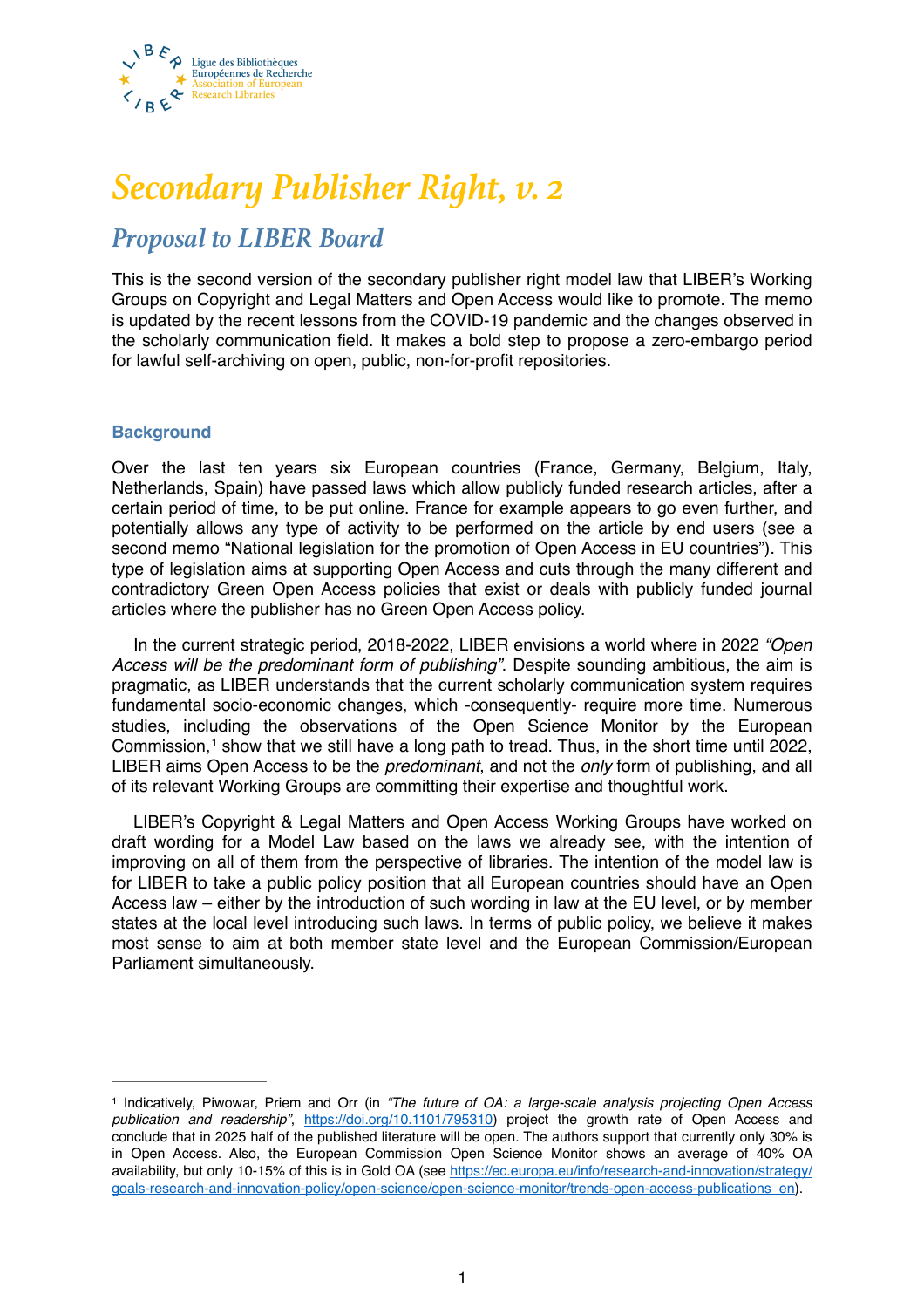

### **Outline of Secondary Publisher Open Access Model Law**

As explained above the aim of secondary publisher laws is to provide a guaranteed lowest common Open Access law across Europe, or the countries in which the law is passed, to guarantee where articles are publicly funded, but not for publication, that access after a defined period of time is lawful. Without this, publicly funded articles that are not Gold are subject, if they exist at all, to a myriad of differing publisher rules around republication in local, national or international repositories.

Recently, we have seen new formats of publications to been introduced, such as the "journal pre-proof" by ScienceDirect journals, that claim that the author can not proceed to self-archive. This obscures even more the legal state of publications and makes republishing, as well as monitoring of Open Access an arduous work.

The Model Law relates to public and charity funded publications in any of their final forms, and allows for their republication *immediately*, including tables, images, etc. Upon first publication by scholarly publishers it requires them and the author to acknowledge the source of funding and put it in the article and in its metadata  $-$  this is often ignored by publishers at the moment despite it being research funder policy.

When republishing, if it has been majority public funded, then no downstream restrictions can be placed on the reuse by anyone in regards to the elements of the articles which are publicly funded (i.e. this does not apply to the elements which are third party IP). The model law also requires on republication that clear terms of use are appended, as often repositories put no terms of use against journal article materials. This undermines Open Access, as people do not know what they can do with the publication they find online.

The Model Law is not conflicting with the new Digital Single Market Directive (*"Directive (EU) 2019/790 of the European Parliament and of the Council of 17 April 2019 on copyright and related rights in the Digital Single Market and amending Directives 96/9/EC and 2001/29/EC"*, see [http://data.europa.eu/eli/dir/2019/790/oj\)](http://data.europa.eu/eli/dir/2019/790/oj) as according to it (Art. 2, par. 5c), scientific publications are not subject to the limitations or the exceptions therein mentioned. We believe that the six countries that already have the law take the view that it is clarifying that as employers and/or funders they have the right to publish these publications, or that it falls under the scientific research exception in the 2001 Copyright Directive (*"Directive 2001/29/EC of the European Parliament and of the Council of 22 May 2001 on the harmonisation of certain aspects of copyright and related rights in the information society",*  <https://eur-lex.europa.eu/eli/dir/2001/29/oj>). Also, the Model Law is not having any conflict with the Public Sector Information Directive (*"Directive (EU) 2019/1024 of the European Parliament and of the Council of 20 June 2019 on open data and the re-use of public sector information"*, [http://data.europa.eu/eli/dir/2019/1024/oj\)](http://data.europa.eu/eli/dir/2019/1024/oj).

### **Request to the Board**

To endorse this Model Law as official LIBER policy for the European Commission and / or Member States to adopt into law.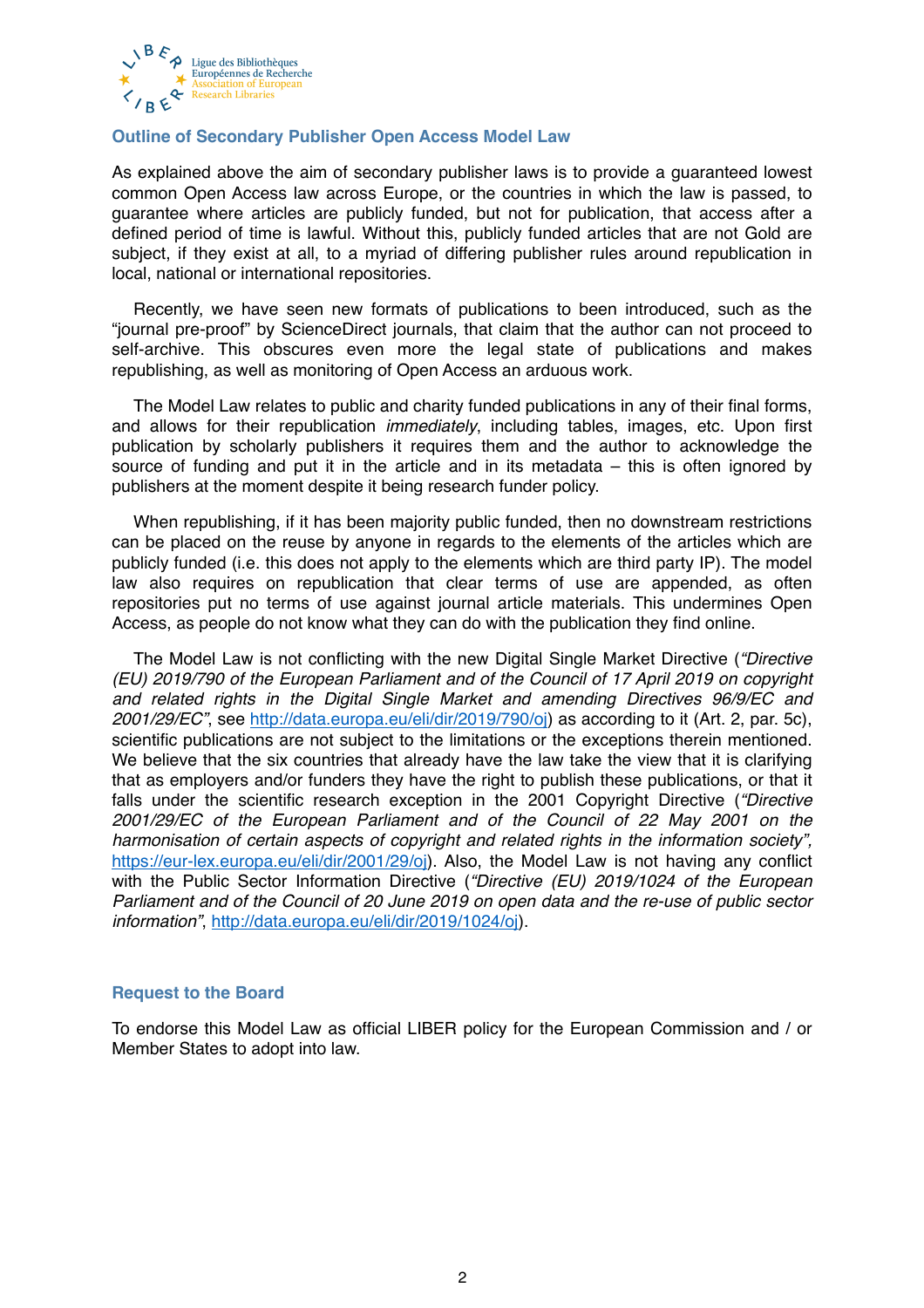

#### **Issues**

- 1. As an Open Access law focussing on access to articles which have not been funded for publication (so called Green Open Access), LIBER is likely to be criticized by publishers for wanting "something for nothing" and eroding their business models.
- 2. There may also be criticism from authors who are against Open Access and argue that it removes their academic freedoms (there is such a case before the German courts at the moment).
- 3. Both criticisms can be ameliorated to some extent by pointing out that six countries already have this law. LIBER may be criticized for undermining member state law, but given that laws are constantly adapting, this seems a less strong argument than the economic arguments that are likely to be brought by publishers.
- 4. Furthermore, the coronavirus pandemic has exhibited the need of immediate access to research and that the global challenges, also addressed in the sustainability goals, require evenness and equity of access.
- 5. The proposed law does not conflict with the implementation of either PlanS, or any other relevant initiative, for two main reasons: first, PlanS secures funding for Gold OA, while also -after much debate and pressure from organizations, including LIBERpermits Green OA and depositing in repositories with lower technical barriers. Further, PlanS does not cover all EU nation-members (currently, 10 out of 27, with the main German funders, such as DFG, Helmholz, Max Plank, not signed), while we should also consider that the culture of openness is diverse in the European region.
- 6. The publishers have -under pressure- introduced their own highly varying (and therefore clashing) Green Open Access policies, but the law will create a clear right in regards to any form of the work. The shorter the period is the more concerned publishers will be around their business and the more criticism that is likely to arise. A longer embargo period will make LIBER unaligned from PlanS, which is pushing for immediate release, and LIBER may be accused of undermining PlanS or any other funding initiative. Similar, immediate, measures of republishing have been introduced by private charity funds.
- 7. Recent developments from the US show that there is increased pressure for an executive order by President Trump that will require all federal funded research to be published immediately, with zero embargo. This is also important as any embargo period above zero might be considered as a restraining and counter-progressive policy of the European countries[.2](#page-2-0)
- <span id="page-2-1"></span>8. By proposing this, we believe that LIBER promotes the interests of the research community and connects science with societal needs, as exhibited in the recent pandemic crisis. This can be LIBER's position in future consultations in EU bodies and research programmes.

<span id="page-2-0"></span>An interesting review can be found in the Bloomberg article *"Scientific Societies approach a moment of truth"* by [2](#page-2-1) [Justin Fox, see https://www.bloomberg.com/opinion/articles/2020-01-06/trump-executive-order-on-academic](https://www.bloomberg.com/opinion/articles/2020-01-06/trump-executive-order-on-academic-research-vexes-science-groups)[research-vexes-science-groups. Further, there is an open letter petition for American citizens at http://](http://oaintheusa.com) oaintheusa.com.